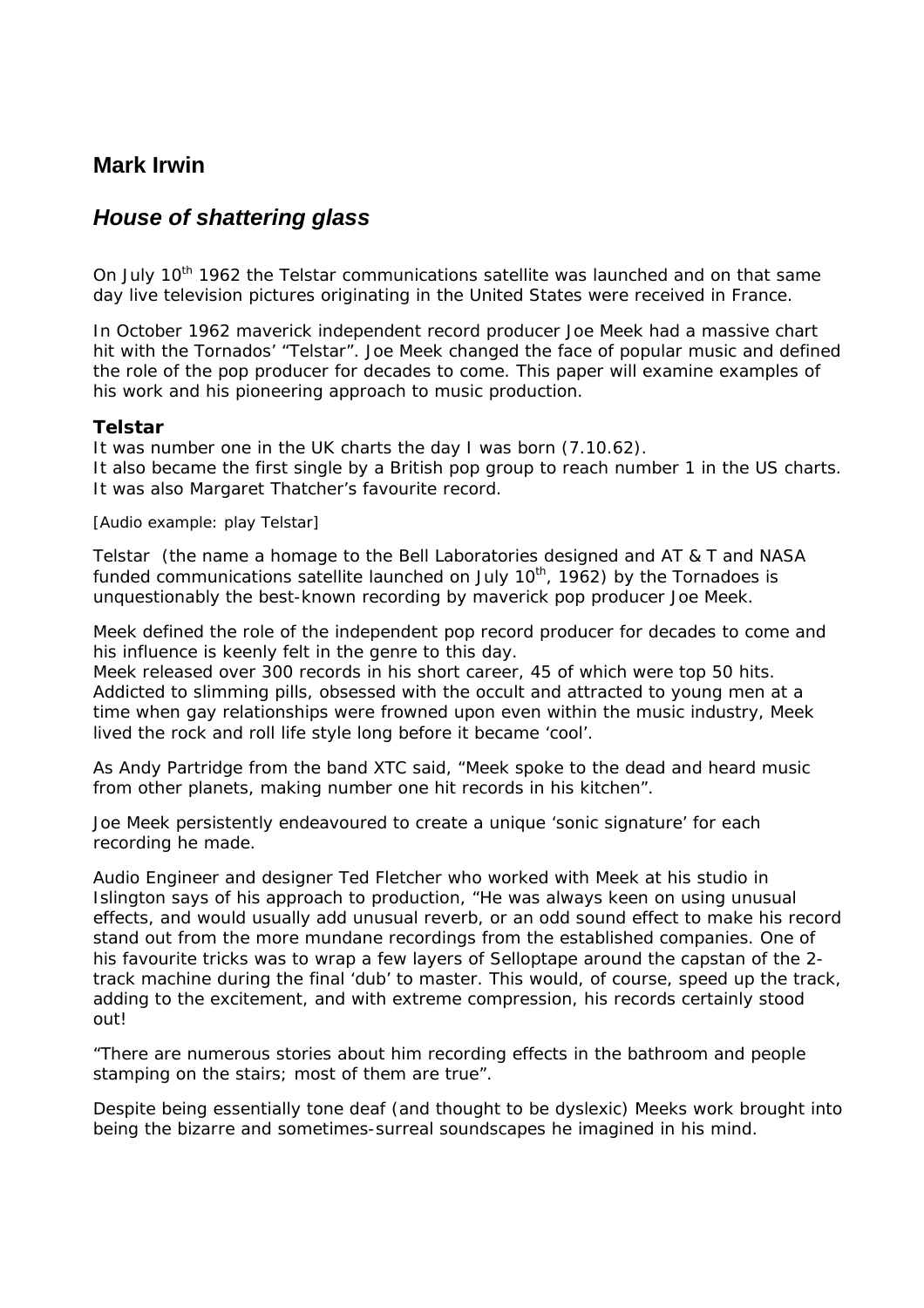Some of his own demo recordings also demonstrate his approach to writing and recording music and include melodies sung in his own curious style.

*[Audio example: play* Telstar *with Meek Vocal]* 

Meek was born on 5<sup>th</sup> April 1929 in Newent, Gloucestershire and after a stint in the RAF and a job working for the Midlands Electricity board, he landed a job with IBC Studios London in 1953 where he worked as chief engineer on the Radio Luxembourg Road Show. His early training in electronics, alongside a fascination for sound recording led him to experiment with recording and audio editing techniques. Joe soon carved out a niche at IBC, his unconventional use of compression, limiting and 'echo' making his work stand out amongst the recordings of the day. This was at a time when engineers in recording studios wore white coats and sought to capture acoustic events with clarity and fidelity, without any manipulation or distortion.

Whilst at IBC Meek worked with; Humphrey Littleton, Anne Shelton, Frankie Vaughn, Shirley Bassey, Petula Clark and Harry Secombe amongst others.

After IBC in 1956 Meek went on to work at Lansdowne Road Studios, which became known as the *'House of Shattering Glass'* for the fidelity of its recordings.

At the same time Meek built his own 'home studio' at his flat at 304 Holloway Road Islington (above a leather goods store, now a bicycle shop) and in 1960 Joe formed Triumph Records which made a series of unremarkable releases with the exception of his *I Hear a new World* EP which although so far ahead of its time it failed to be commercially released until 1991. The original release was marketed as a stereo test disk. Meek said of 'I Hear a New World', "I wanted to create a picture in music of what could be up there in outer space".

Dave Golding who played on this record said of Meek, "At the time we didn't know what he was trying to achieve." This was the quintessential Meek, a man on a mission lost in his own world, seeing no reason to explain his vision to the musicians around him – as Frank Zappa later said, "A composer is a guy who goes around forcing his will on unsuspecting air molecules, often with the assistance of unsuspecting musicians."

*[Audio example:* I Hear a New World*]* 

As John McCready says of *I Hear a New World*, "Speeding up and effecting unused group takes from the studio and layering them with echo and delay, he would add more icing to the cake than perhaps was wise. SFX like scraped combs, bubbles being blown in water, smashed glass, broken clockwork toys, radio interference, backwards tapes and toilets being flushed can be made out."

Meek's highly innovative recording techniques; his use of echo, reverb, equalisation and compression, tape saturation, physical separation of instruments, overdubbing, bouncing and editing have become the standard tools of any producer or engineer and the lifeblood of the modern pop recording genre.

His vision and philosophy have also become central to the pop production cannon. His idea that records must have a 'sound' imparted by the producer that is something more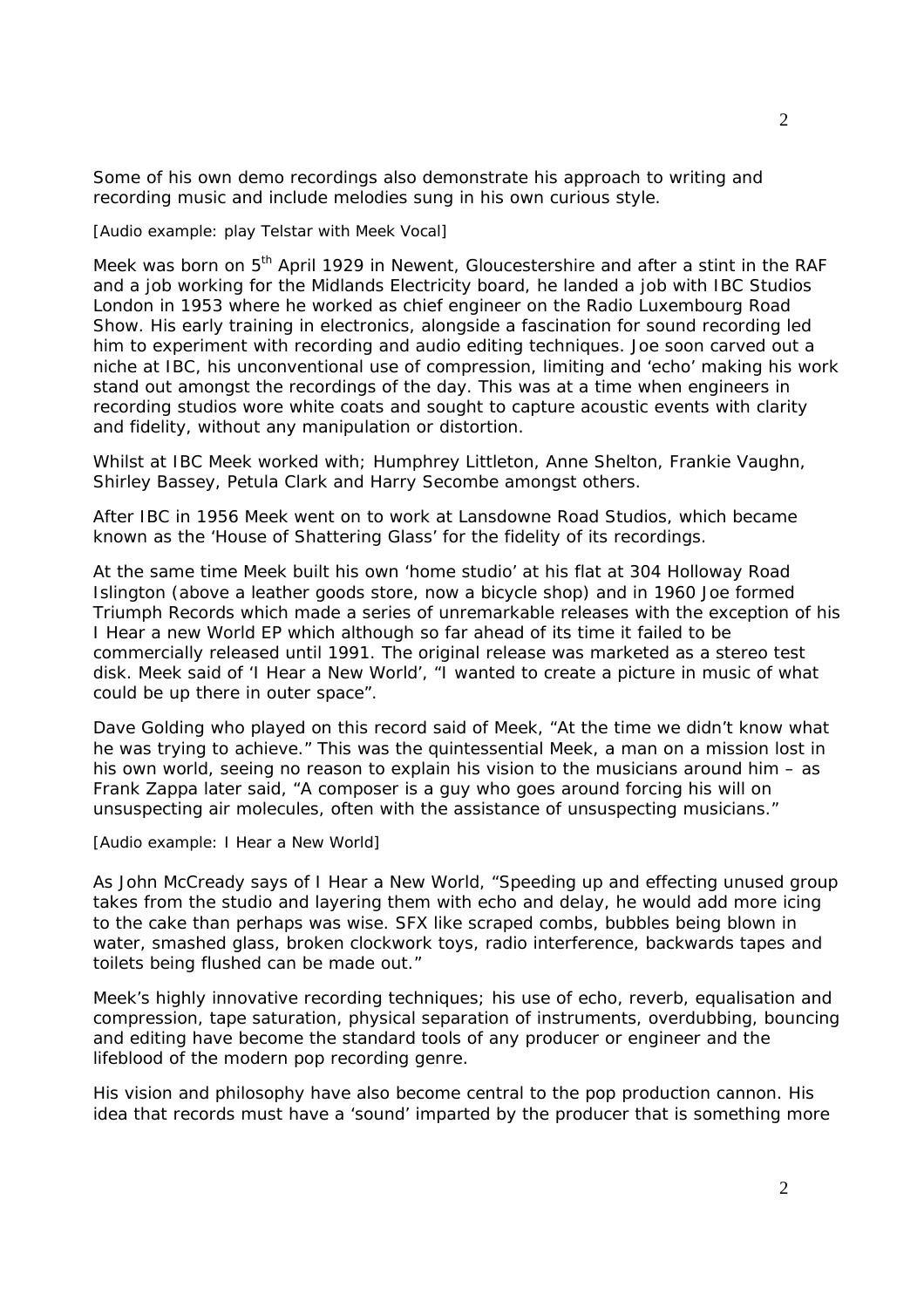than the musicians simply playing their music together in a room. As songwriter and long time Meek collaborator Geoff Goddard says, "He felt that the sound was as important as the song and I think he was one of the very first people in pop music to think that way. Today we take the creative input of the record producer for granted. Joe Meek did so much to pave the way for that."

After *New World* Joe teamed up with a benefactor called Major Banks who bought into Joes Triumph label and together they set up RGM Sound (Joes initials) Banks' financial input allowed Meek to work exclusively for himself at 304 Holloway Rd.

Adrian Kerridge (who befriended Meek at Landsdowne) says of the move, "Holloway Road was all about control. Now Joe was really in charge and nobody else could tell him what to do. The pressure was piling on him but he wouldn't have had it any other way".

However, despite having almost total control Meek still had to send his recordings to the majors for mastering where engineers would refuse to cut them due to the elevated levels, complaining that recordings at such levels would damage domestic loudspeakers.

As McCready notes, "Like Picasso walking into a stationery shop with *Guernica* under his arm, only to be told that it might not come out that well in a photocopy".

In 1961 Meek had a huge hit with actor John Leyton and Geoff Goddard's song *Johnny Remember Me* which went number one in the UK for 15 weeks.

#### *[Audio example:* Johnny Remember Me*]*

The industry however, mocked Meek's work. Arranger Martin Slavin wrote in *Melody Maker*, "A recording studio is the place to record. They are there for a specific purpose and they have the best technicians in their employ".

Joe Meek replied in print, "Fair enough, my studio started as a large bedroom but it is now a first class studio in which I have made many hit records to entertain the public, not square connoisseurs who just don't know".

Holloway Road sessions were often chaotic with Meek at the controls of its Tardis-like environment. As Chas Hodges from the Outlaws remembers, "I could hear a girl singing but didn't know where she was. I remember thinking she must have been in the bathroom. I heard Joe saying, 'Oh, the violins have arrived', but I never saw them – they were on another floor in the flat".

Steve Howe (later of Yes) said of recording with Meek, "His studio seemed to come alive when he worked. Sparks would fly in there. He was a performer and an artist. So much more, really, than a record producer".

After 'Johnny' Meek's next major work was *Telstar* with his house band the *Tornadoes*.

*Telstar* set the standard; it defined an age where science fiction though nothing new was turning into science fact. The genius of *Forbidden Planet (1956)* and *Telstar (1962)* mark defining moments in culture when space and technology seemed liberating and when artists imagined what it might be like to travel beyond our planet.